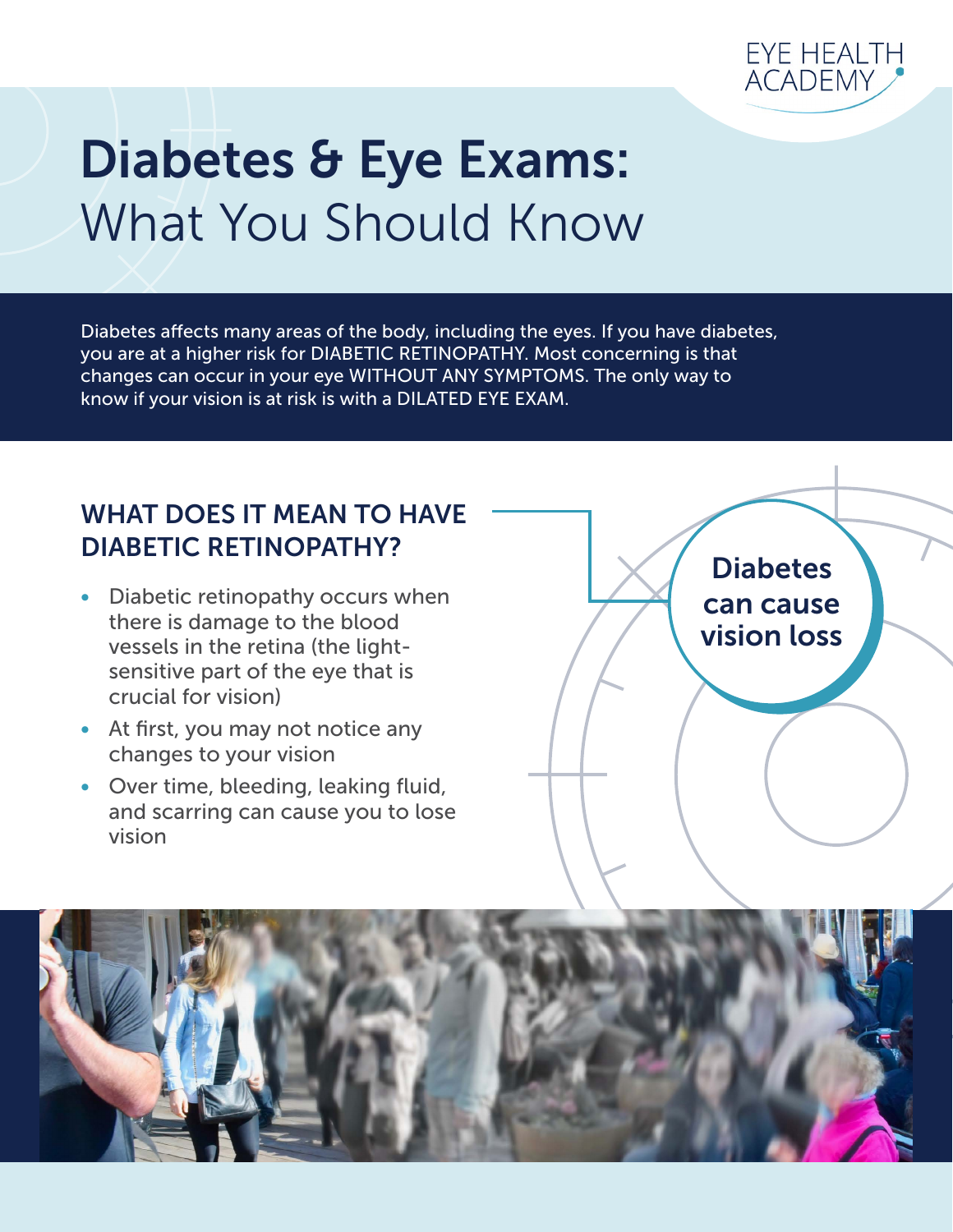### WHY DO I NEED TO KEEP SEEING MY EYE DOCTOR IF I HAVE DIABETES?

- Diabetes is a lifelong condition that affects the whole body, including your eyes
- The best way to maintain good vision is to see your eye doctor for a dilated eye exam at least once a year
- That way, any changes can be detected and treated before vision is lost
- It is much easier to maintain good vision than regain vision that is lost

| F                          | $\mathbf{1}$   | 20/200                  | F              | 1              | 20/200 |
|----------------------------|----------------|-------------------------|----------------|----------------|--------|
| F<br>P                     | $\overline{2}$ | 20/100                  | F<br>Ρ         | $\overline{2}$ | 20/100 |
| T.<br>Z<br>$\circ$         | $\overline{3}$ | 20/70                   | z<br>O<br>г    | $\overline{3}$ | 20/70  |
| P<br>D<br>E.               | $\overline{4}$ | 20/50                   | $\blacksquare$ | $\overline{4}$ | 20/50  |
| P<br>E<br>D<br>F<br>C      | 5 <sup>5</sup> | 20/40                   |                | 5 <sup>5</sup> | 20/40  |
| E<br>P<br>Z<br>D<br>C<br>F | 6              | 20/30                   |                | 6              | 20/30  |
| E C<br>D E<br>F P O<br>T   | $\overline{7}$ | $20/20$ $\triangleleft$ |                | $\overline{7}$ | 20/20  |
|                            |                |                         |                |                |        |
|                            |                |                         |                |                |        |

It's easier

to maintain

than regain